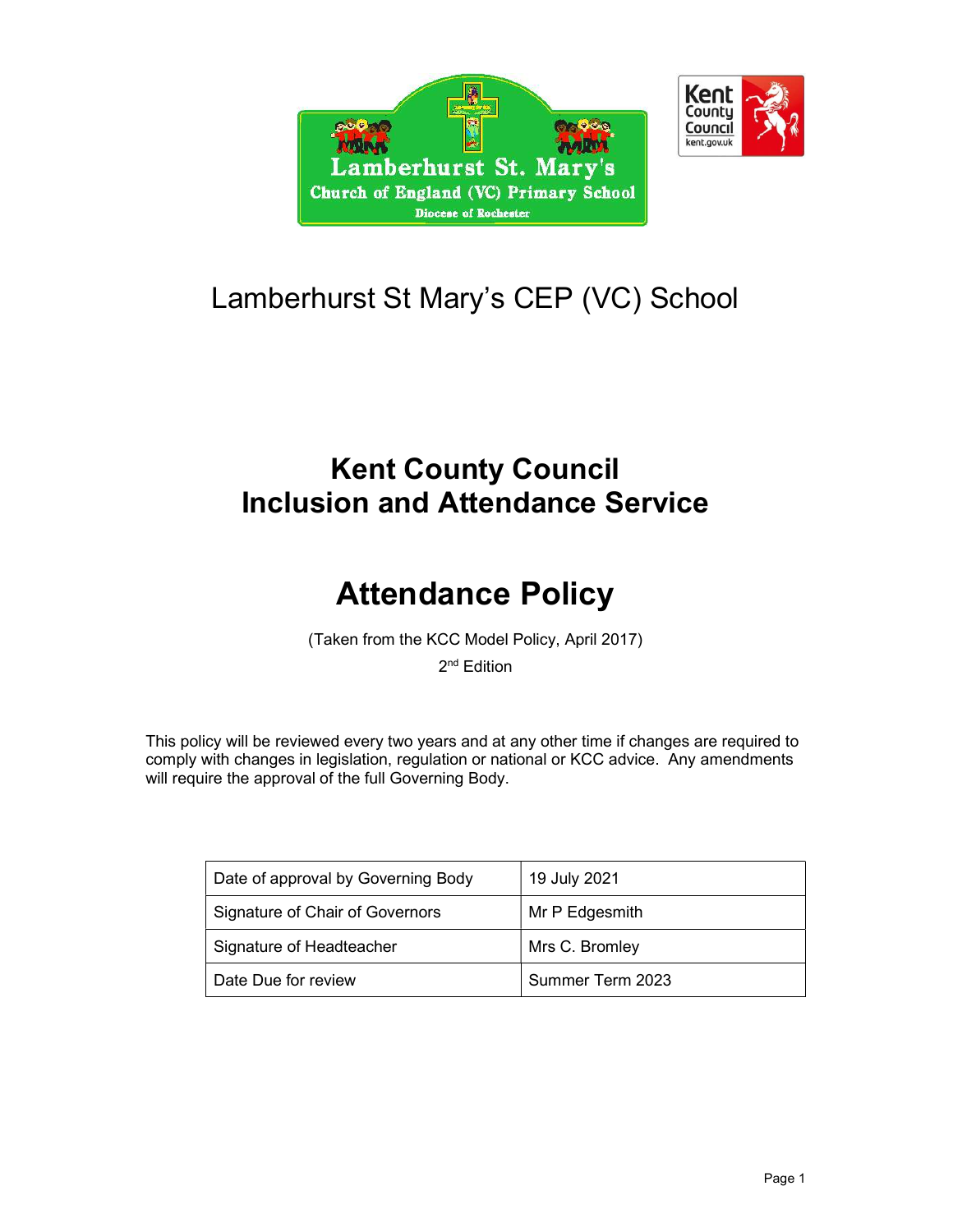#### Statement of Intent

Lamberhurst St Mary's School is committed to the continuous raising of achievement of all our pupils. Regular attendance is critical if our pupils are to be successful and benefit from the opportunities presented to them.

One of our basic principles is to celebrate success. Good attendance is fundamental to a successful and fulfilling school experience. We actively promote 100% attendance for all our pupils and we use a variety of weekly, termly and annual awards to promote good attendance and punctuality.

The Governors, Headteacher and Staff in partnership with parents have a duty to promote full attendance at Lamberhurst St Mary's School.

#### Parental Responsibility

Parents have a legal duty to ensure that their children attend school regularly and arrive on time. Regular attendance is essential to the all-round development of the child and they should be allowed to take full advantage of educational opportunities available to them in order to make good progress in their learning. Poor attendance undermines their educational attainment and progress and, sometimes, puts pupils at risk by encouraging anti-social behaviour.

It is the parents' responsibility to contact the school on the first day their child is absent. This is a safeguarding issue requirement so that all parties know that your child is safe and their whereabouts is known. Parents should regularly update the school and inform the school when their child is returning.

Pupils are expected to arrive between 8.45 – 8.55 am. All pupils that arrive late must report, with their parent to the school office where the reason for lateness is recorded.

#### The Role of the School Staff

At Lamberhurst St Mary's School there is a whole school responsibility and approach for improving school attendance, with specific staff taking individual responsibility.

Mrs C Bromley, Headteacher has overall responsibility for monitoring attendance issues.

Class teachers complete a register at the beginning of each morning and once during the afternoon session. Marking the attendance registers twice daily is a legal requirement. (The Education (Pupil Registration) (England) Regulations 2006) Teachers mark pupils present, absent or late. The class teacher notifies the school office of children whose attendance is causing concern.

It is the responsibility of the school office to ensure:

- Attendance and lateness records are up to date.
- If no reason for absence has been provided, parents are contacted on the first day of absence by phone call.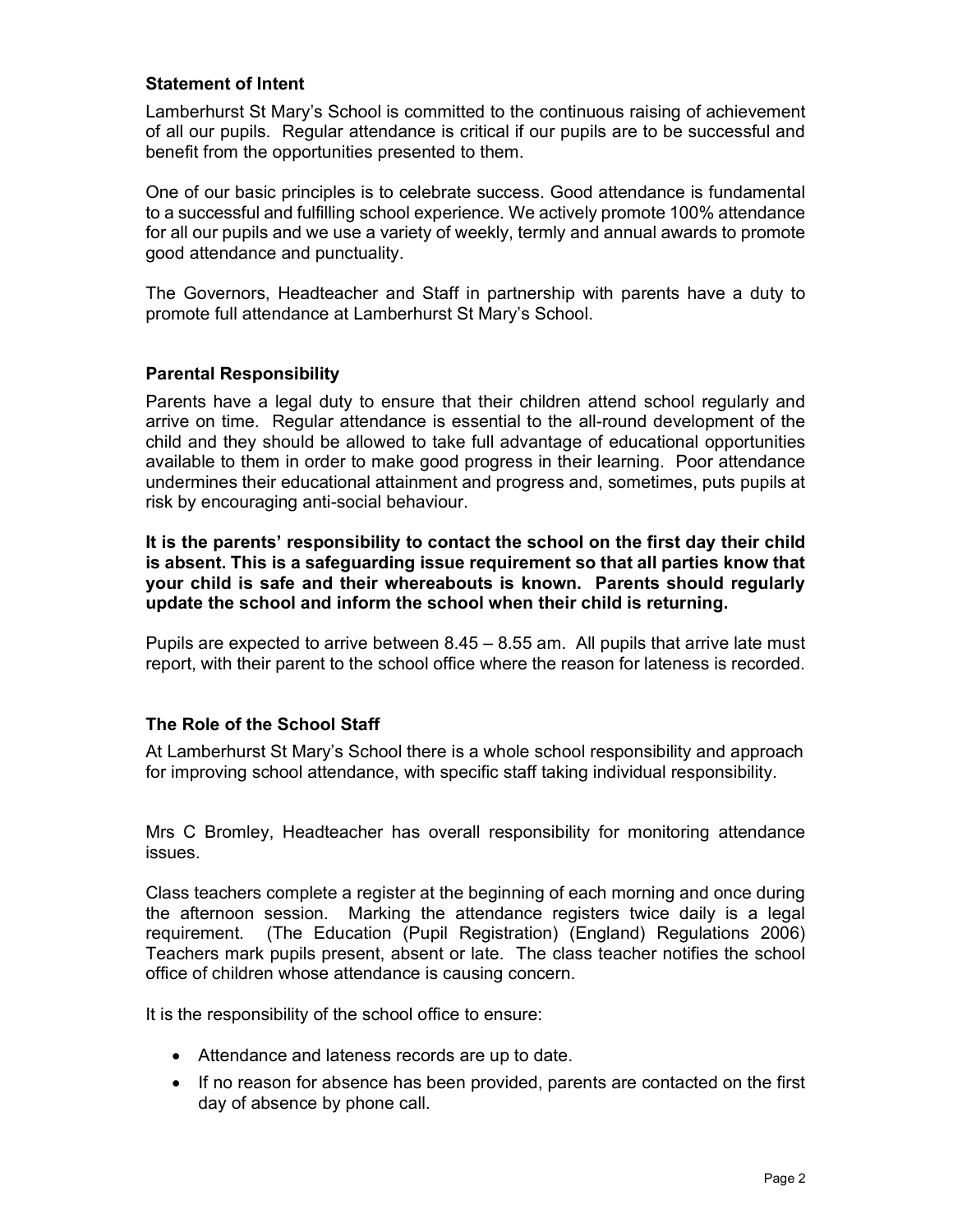- Where there has been no communication, letters are sent to parents requesting reasons for absence.
- The appropriate attendance code is entered into the register (see National Attendance Codes).
- Parents informed termly of the child's attendance figure.

#### Timeline of School Action for Poor Attendance

- 95 100% attendance class teacher to investigate and notify the school office of concerns. The school office to contact parent if appropriate.
- 90 95% attendance school intervention letters/meeting with parents.
- Where the level of absence has not improved and there are unauthorised absences, the school will make a referral to the KCC Inclusion and Attendance Service using the Digital Front Door. If it is not clear a referral to the Service is appropriate, the school will consult with the Local Authority School Liaison Officer for advice.

#### Children Missing Education

No child should be removed from the school roll without consultation between the Headteacher and the Inclusion and Attendance Service when appropriate. Please see circumstances below:

Where a child is missing from education, Local Authority guidance will be followed, by completing a Child Missing Education referral for the following circumstances:

- $\bullet$  If the whereabouts of the child is unknown and the school have failed to locate him/her.
- The family has notified the school that they are leaving the area but no Common Transfer Form (pupil file) has been requested by another school.

#### **Lateness**

At Lamberhurst St Mary's the register is taken at 8.55 am and 1.20 pm. Pupils arriving after these times must enter school by the main entrance and report to Reception where their name and reason for lateness will be recorded. The pupil will be marked as late before registration has closed (Code 'L').

The register will close at 9.00 am and 1.25 pm. Pupils arriving after the register has closed will be marked as late after registration (Code 'U') and this will count as an unauthorised absence.

Frequent lateness after the register has closed (U) will be discussed with parents and could provide grounds for prosecution or a Penalty Notice.

Penalty Notice Proceedings for Lateness – Penalty Notices are issued in accordance with Kent County Council's Education Penalty Notices Code of Conduct effective from January 2016, and revised in April 2017, when: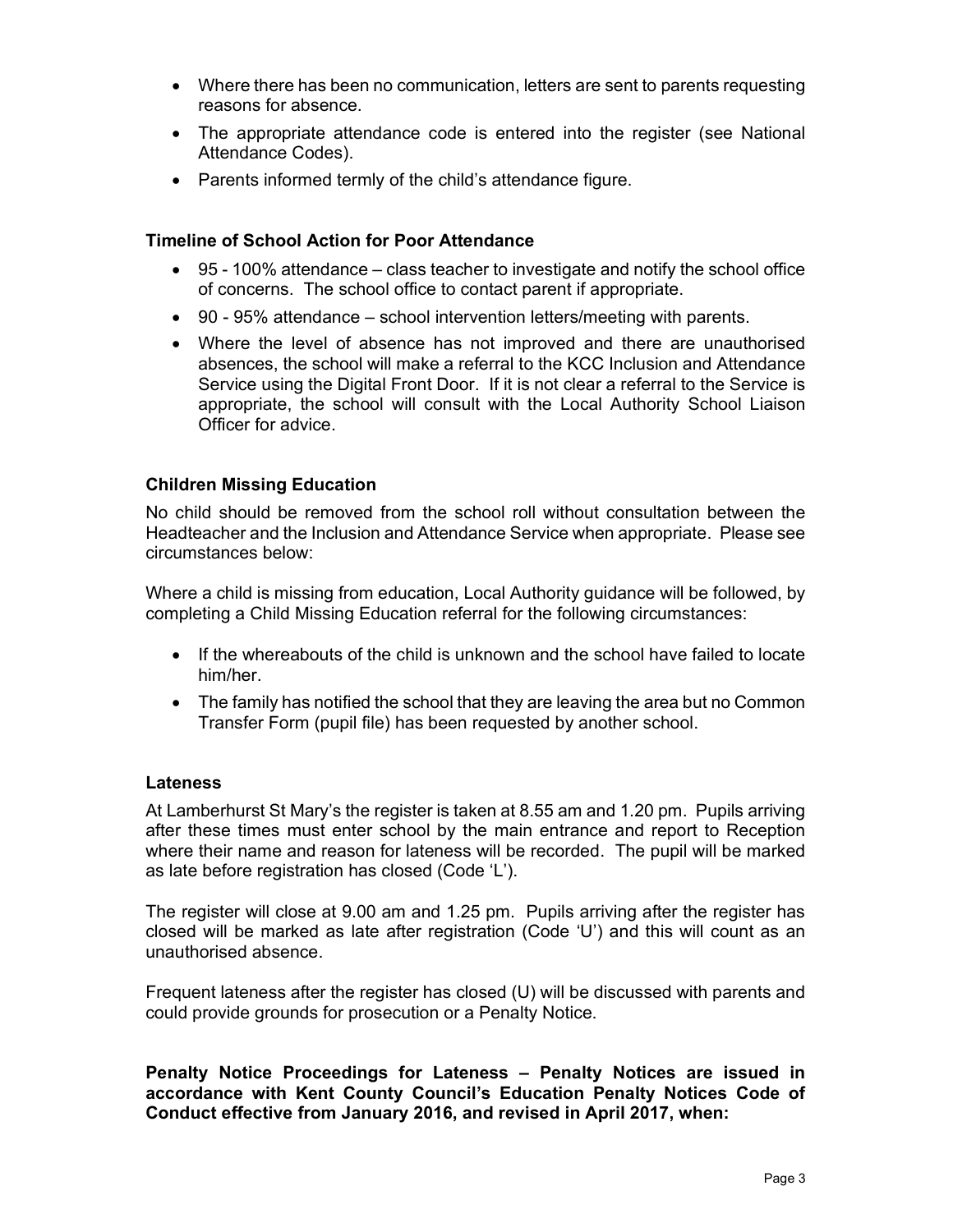- 10 incidents of late arrival after the registers have closed during any possible 100 school sessions for a Penalty Notice Warning Letter.
- The Penalty Notice Warning Letter sets out 15 school days during which no unauthorised absence is to be recorded.
- If unauthorised absence is recorded during the 15 day period, a Penalty Notice(s) will be issued (one per parent per child).
- Where a Penalty Notice is not paid within 28 days of issue the Local Authority will instigate court proceedings.

#### Authorising Absence

Only the Headteacher can authorise absence using a consistent approach. The Headteacher is not obliged to accept a parent's explanation. A letter or telephone message from a parent does not in itself authorise an absence. If absences are not authorised, parents will be notified.

If no explanation is received, absences will not be authorised.

Absence (for example leave for holidays) during term time can only be approved in "exceptional circumstances". The following reasons are examples of absence that will not be authorised:

- Persistent nonspecific illness e.g. poorly/unwell
- Absence of siblings if one child is ill
- Oversleeping
- Inadequate clothing/uniform
- Confusion over school dates
- Medical/dental appointments of more than half a day without very good reasons
- Child's/family birthday
- Shopping trip
- Family holidays (with some rare exceptions)

Persistent unauthorised absence (10% or more of the school year) may result in an AS1 referral to the Local Authority School Liaison Officer for consideration of prosecution. The school will follow procedures prior to referral and parents will be notified in writing.

When a referral is made, the child's Registration Certificate, copies of all letters sent to parents and minutes of any meetings **NEED** to be attached to the completed AS1 referral form with any other relevant information.

#### Local Authority Action may include:

- Attendance Improvement Meeting
- Home visits
- Liaison with other agencies
- Fast Track to Prosecution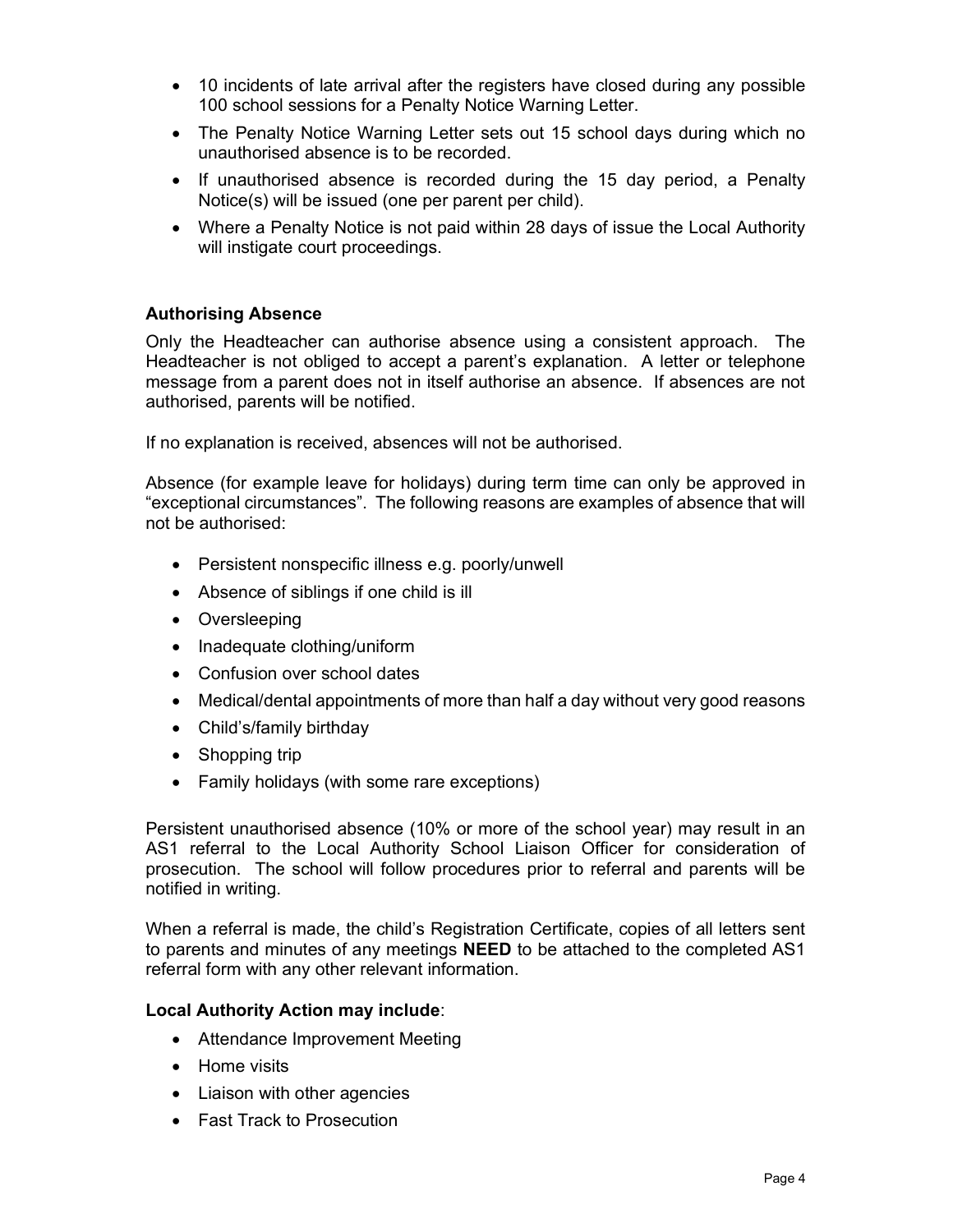Penalty Notices Proceedings for Poor Attendance – Penalty Notices are issued in accordance with Kent County Council's Education Penalty Notices Code of Conduct effective from January 2016 and revised in April 2017.

- A Penalty Notice can only be issued in cases of absence for 10 or more half day sessions (5 school days) without authorisation during any 100 possible school sessions or period of 50 days of schooling – these do not need to be consecutive.
- A Penalty Notice can also be issued where an excluded child is found in a public place during school hours.
- After the appropriate request for a Penalty Notice is received, the KCC Inclusion and Attendance Service will issue a warning letter setting out 15 school days during which no unauthorised absence is to be recorded
- If unauthorised absence is recorded during the 15 day period a Penalty Notice will be issued (one per parent per child)

#### Exceptional circumstances could include:

- Service personnel returning from a tour of duty abroad where it is evidenced the parent will not be in receipt of any leave in the near future that coincides with school holidays.
- Where an absence from school is recommended by a health professional as part of a parent's or child's rehabilitation from a medical or emotional issue.
- The death or terminal illness of a person close to the family.
- To attend a wedding or funeral of a person close to the family.
- Any strong personal reasons why a family might need to take a child away from school for a short break.

Any examples provided are illustrative rather than exhaustive. It is acceptable to take a pupil's previous record of attendance into account when the school is making decisions. The fundamental principles for defining 'exceptional' are rare, significant, unavoidable and short. By 'unavoidable' it implies that an event could not reasonably be scheduled at another time. It is important to note that Headteachers can agree the absence of a child in exceptional circumstances and this discretion can be used also to determine the length of the authorised absence.

Where Penalty Notices are imposed, the regulations state that the penalty will be £120 to be paid within 28 days, reduced to £60 if paid within 21 days. Penalty Notices are issued to each parent of each child. Failure to pay the penalty in full by the end of the 28 day period will result in prosecution by the Local Authority.

Section 444 of the Education Act 1996 says that parents are guilty of an offence of failing to secure regular attendance at school unless they can prove that the child was absent:

- with leave (the school has given permission)
- due to sickness or any unavoidable cause (the sickness or unavoidable cause must relate to the child, not the parent)
- religious observance
- failure by the Local Authority to provide transport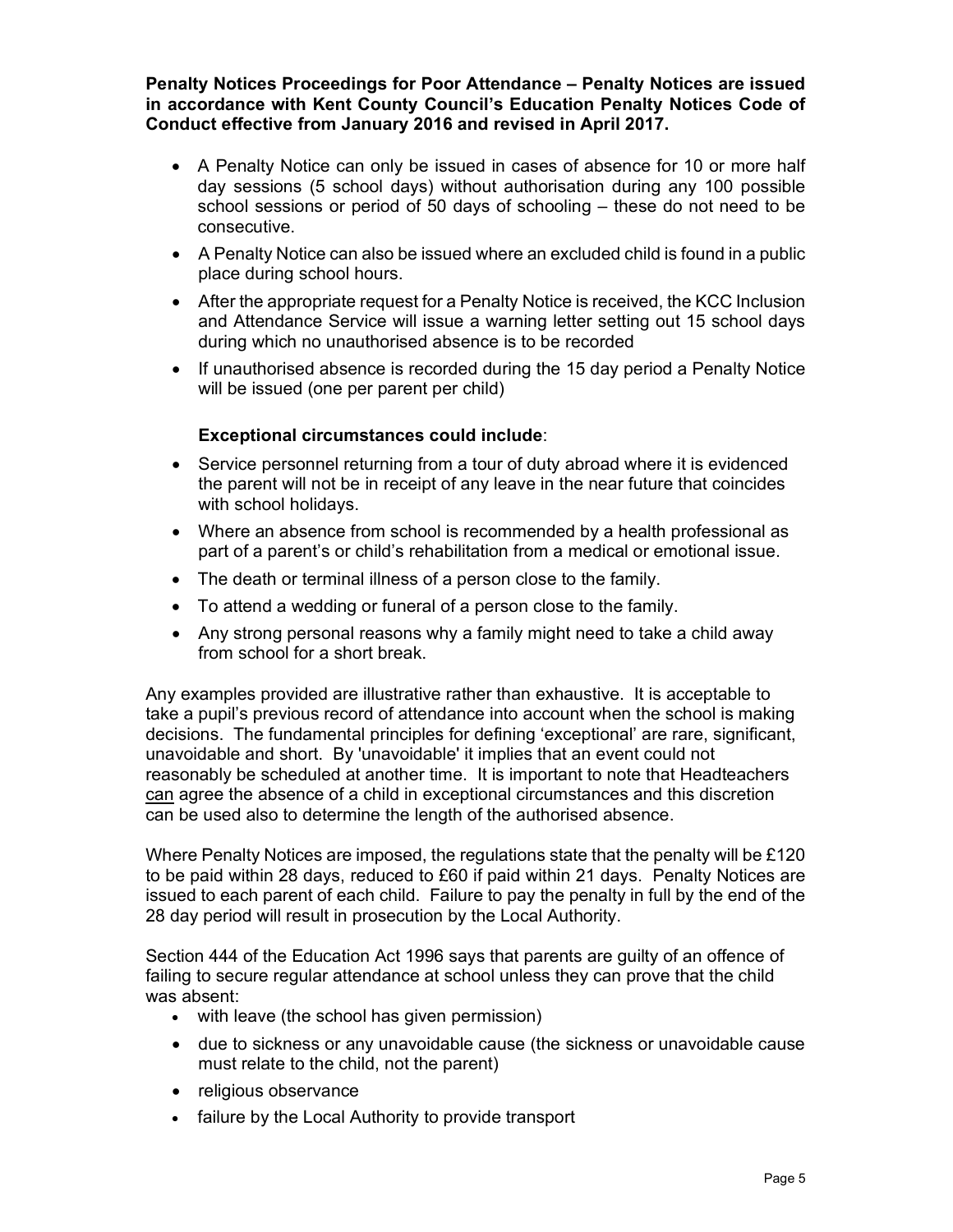In law, these are the only acceptable reasons for a child being absent from school.

The Headteacher may authorise absence in "exceptional circumstances" but this must be requested in advance and agreement to each request is at the discretion of the Headteacher, acting on behalf of the Governing Body (Education (Pupil Registration) (England) Regulations 2006). Each case will be judged on its merits and the Headteacher's decision is final. Once the decision not to authorise leave is taken, it cannot be authorised retrospectively.

If the absence is not authorised and the holiday is taken anyway, the case may be referred to the Inclusion and Attendance Service who may issue a Penalty Notice to each parent for each child taken out of school.

Failure to pay the penalty in full by the end of the 28 day period will result in prosecution by the Local Authority.